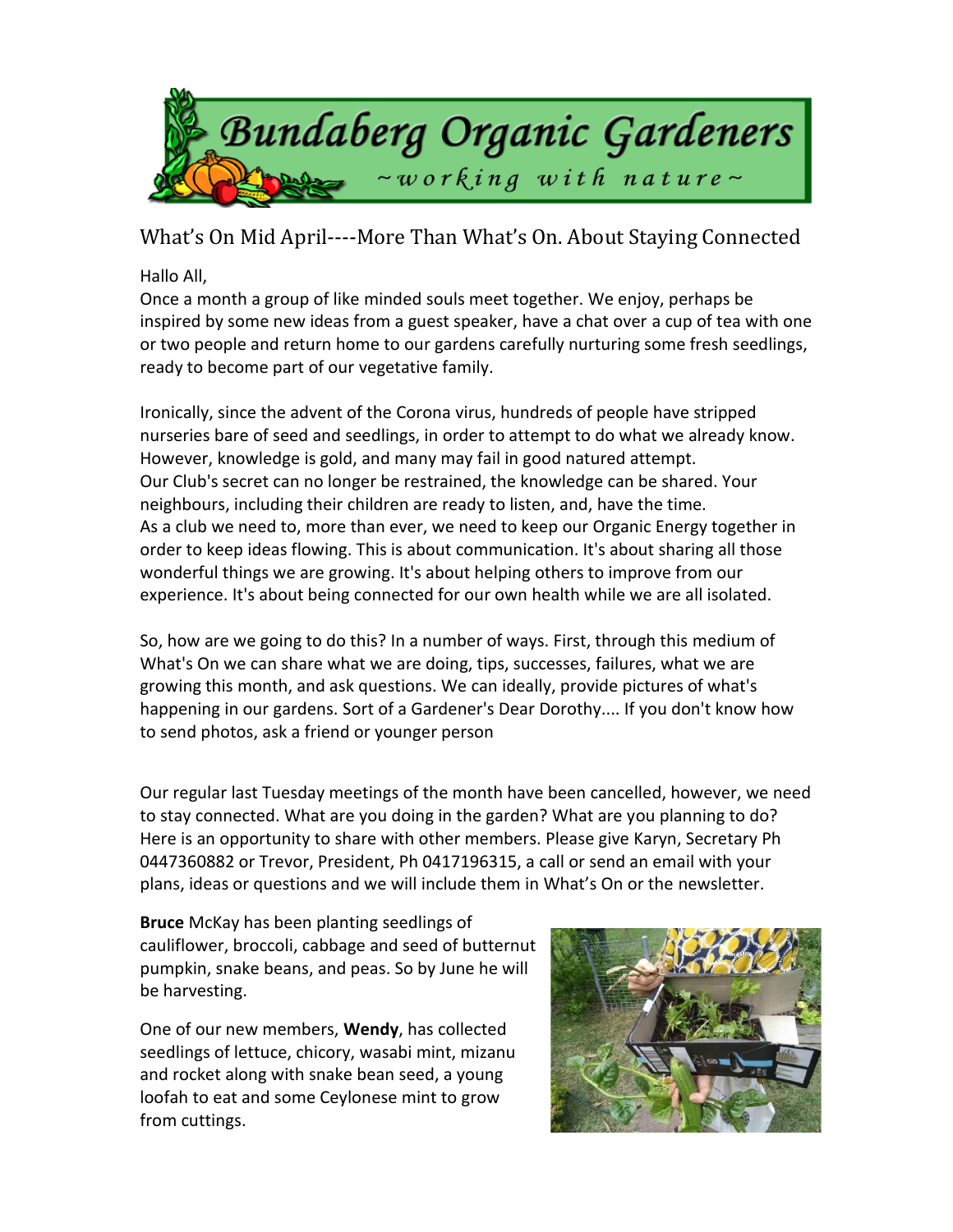

**Help!** Says **Karyn Ennor.** These seedlings shot up in 2 days before full moon. Will they be strong seedlings if planted on. Their roots are so long. Need advice on how to get robust seedlings. What's the best medium, how much sun to harden off etc.

**Connecting with neighbours-- I** have started a seedling/seed swap amongst some elderly neighbours and other members in Bargara. It has formed some great connections during this time of isolation. A way of ongoing socialising at a distance as our gardens progress. I recommend reaching out to your neighbours, if you haven't already. You may be pleasantly surprised. The elderly ladies certainly were.

**WORM EGGS** – At our January meeting 15 members received a bag containing 600 worm eggs with the promise that in  $6 - 8$  weeks they would be hatched and working your soil. Now we want some feedback. What colour and how big are your worms? Did you succeed? Please even negative feedback is required.

Have you grown **chicory**? It is another green which grows most of the year and flowers in December and then dies. A very prolific green leaf producer which may be eaten fresh or cooked. Seedlings available from Trevor 0417196315



**BOGI Seed Bank** The following seed is available from the BOGI Seed Bank :- Dill, Loofah, Bok Choy, Black Pumpkin, Cos lettuce, Lucerne or alfalfa, Spinach (tall),Lemon grass, Jicama yam, mini capsicum, large radish, Parsley, Desert Rose, Marigold, Dwarf snake bean, watermelon, Gerbera, Egyptian spinach, Moringa. Would you like to grow some of these then contact Trevor for seed.